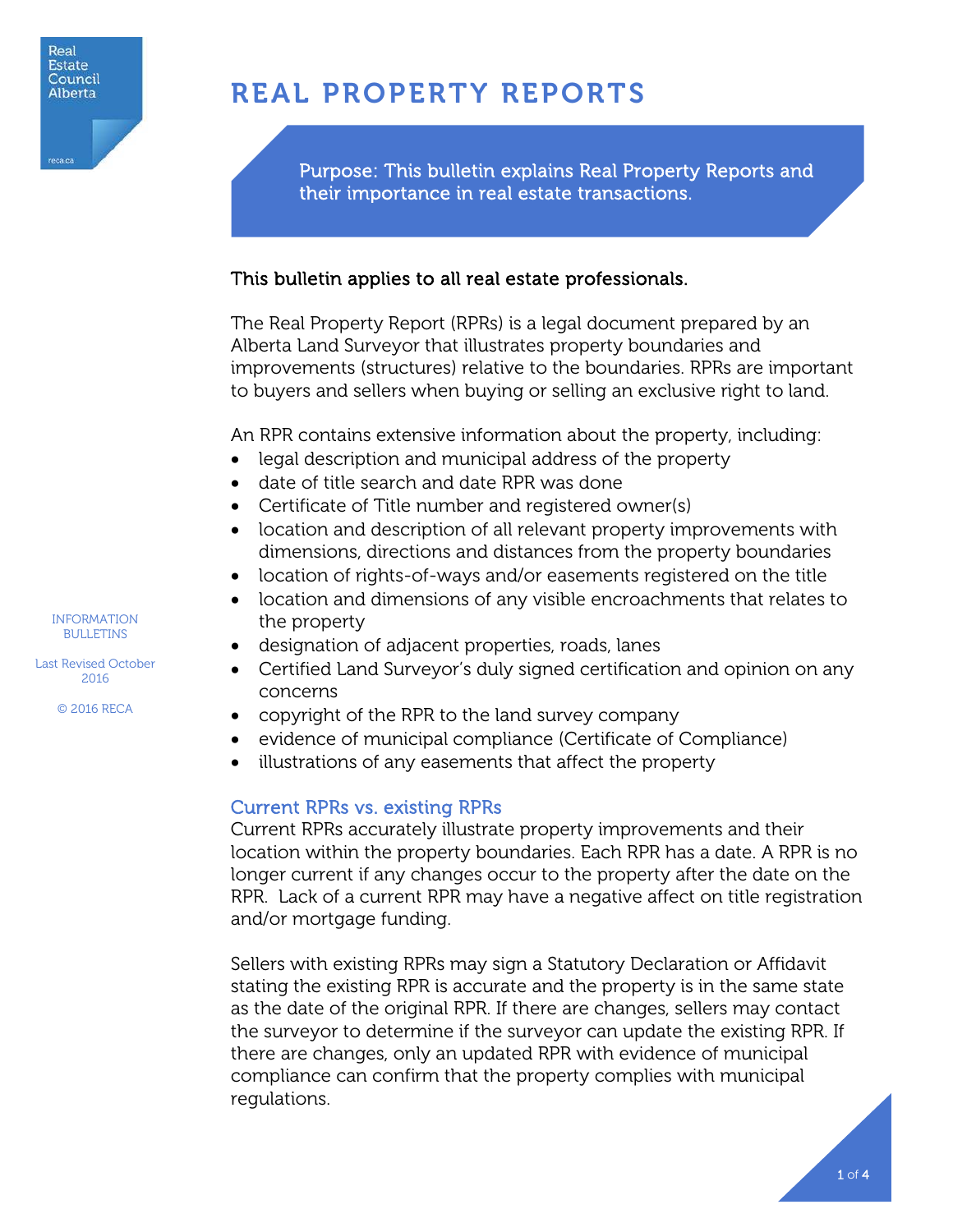#### Municipal compliance stamps

Municipal compliance stamps confirm that property improvements comply with their Bylaws and Regulations. It does not mean the building's use complies with their Land Use Bylaws, easements, covenants, legislation, or other requirements affecting land or buildings. Some municipalities refer to the stamp as a Certificate of Compliance.

#### Non-compliant properties

A RPR may reveal a property issue when you submit a RPR for a municipal compliance stamp. Typically, the seller is responsible to resolve the issue. Common non-compliant issues include:

#### Encroachment

If a structure encroaches on adjoining property, the seller and adjoining owner may enter into an encroachment agreement. This requires the owner of the other property to agree to allow the encroachment to remain. The parties register the agreement on their property titles. This allows the structure to remain, but the agreement may require the seller to remove it if the municipality notifies the seller. If there is no agreement, the seller may have to remove the structure at the seller's cost.

#### Easement

An easement grants a third party the right to enter onto another person's property for a specific purpose. A utility right-of-way is an easement granted to a public utility allowing it to enter onto property to repair or replace its services. The property title and RPR shows the easement. This also applies to encroachments upon easements and utility rights-of-way.

#### Relaxation

If a structure is too close to the property boundary or over an easement or utility right-of-way, the municipality may grant a relaxation to allow it to remain. If the municipality does not grant the relaxation, the seller may have to move or remove the structure. As part of the sale, the buyer or lender may require a holdback of part of the purchase price or mortgage proceeds until the seller has a relaxation permit or someone remedies the problem.

If you cannot resolve non-compliant issues, resolve the issues before the sale closes or you discover other sale impediments, title insurance may be an option. Title insurance may enable the sale to close on time, and assumes the liability and cost of correction as set out in the policy. As set out in the title insurance policy, it assumes the liability and cost for of correction for non-compliant issues. Different title insurance policies are available to the seller, buyer or lender. Title insurance does not take the place of a RPR.

INFORMATION BULLETINS

Last Revised October 2016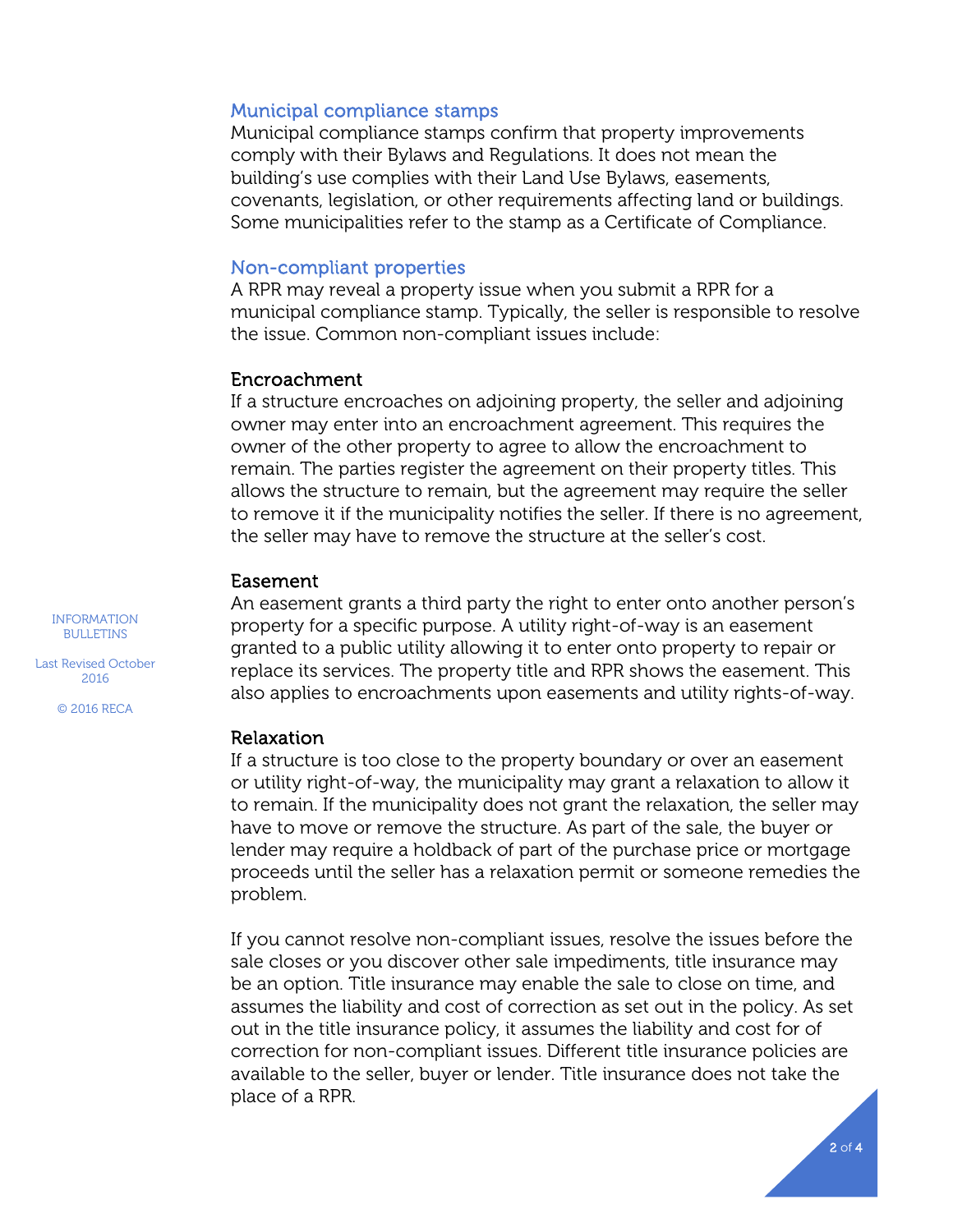### Buyers and RPRs

Buyers want a current PRP because it contains important information regarding the property they are purchasing. Most standard residential purchase contracts require the seller to provide the buyer with a current RPR that reflects the current property improvements with evidence of municipal compliance, or non-compliance.

Benefits to buyers of a current RPR include:

- location of the property boundaries and improvements are known
- issues with the property or adjacent properties are known
- known RPR issues are typically the sellers to resolve before a sale closes
- buyer can determine if property can have further developments or improvements
- buyer may need RPR when they resell the property
- buyer/borrower typically needs an RPR for their financing
- lenders get information on property improvements and municipal bylaw compliance
- buyers and sellers may resolve problems prior to registration of the mortgage

Preferably, the RPR is available to buyers before they write a purchase contract. If a RPR is not available, real estate professionals can discuss the various possibilities with their clients and get their direction. The buyer, or their lawyer, must have a reasonable opportunity to review the RPR before the property title transfers and the release of financing.

#### Sellers and RPRs

Real estate professionals should advise sellers, if they do not have a current RPR, to obtain one as soon as possible. Most standard residential seller representation agreements require the seller to warrant certain information about property. Most standard residential purchase contracts require the seller to warrant to the buyer certain information about the property.

A current RPR with evidence of municipal compliance enables a seller to make the following warranties:

- the land and buildings comply with existing municipal land use bylaws
- the location of improvements are not on any easement or utility rightof-way and do not encroach on adjacent lands except if an encroachment agreement is in place
- the location of improvements complies with all municipal bylaws, regulations and relaxations prior to the sale completing or they are "non-conforming buildings"

INFORMATION BULLETINS

Last Revised October 2016